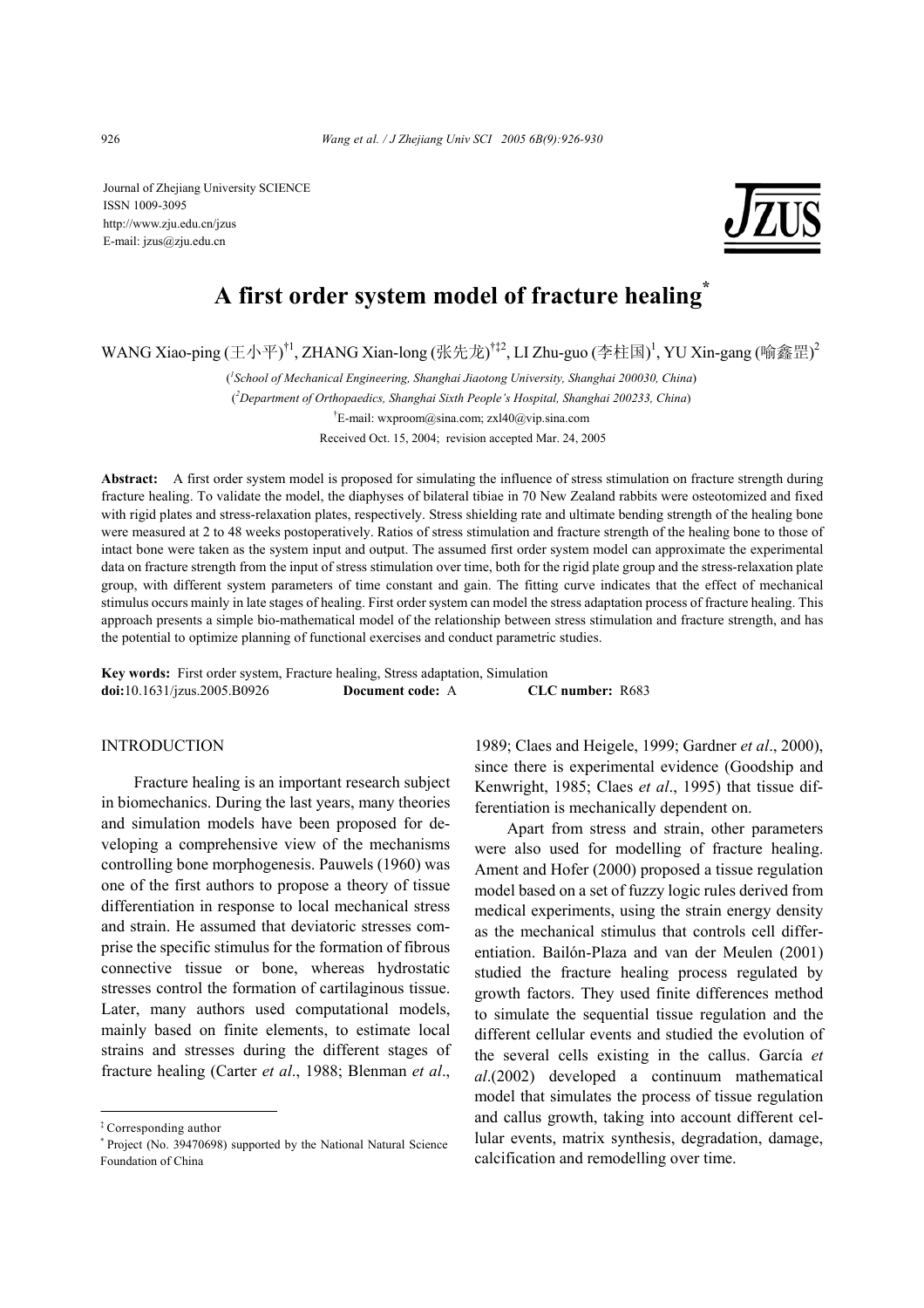Previous research on modelling of fracture healing focused mainly on the relationship between mechanical stimulus and tissue differentiation. In this new approach, however, our target is fracture strength. Since healing is the return of function and the chief function of bone is the resistance to stress, it is logical to study the fracture strength. This study is aimed at developing a bio-mathematical model of the relationship between stress stimulation and fracture strength during fracture healing.

#### FIRST ORDER SYSTEM MODEL

First order system is a mathematical model in the field of automatic control. It is the simplest type of linear control system. Many higher order systems can often be simplified into first order. The differential equation of first order system is

$$
T\frac{\mathrm{d}[c(t)]}{\mathrm{d}t} + c(t) = Kr(t) \tag{1}
$$

where *t* stands for the time,  $r(t)$  for the input over time and  $c(t)$  for the output. *T* and *K* are the system parameters of time constant and gain. The transfer function of the first order system is

$$
G(s) = \frac{C(s)}{R(s)} = \frac{K}{Ts + 1}
$$
 (2)

where *s* stands for the complex independent variable, *R*(*s*) and *C*(*s*) are Laplace transform of the system input and output.

The structure of first order system is shown in Fig.1, indicating that first order system is a closed loop feedback control system with a forward pathway and a feedback pathway. The system output is fed back and compared with the input to generate a pilot signal, which makes the output adapted to the input.



This seems to be appropriate for describing the stress adaptation process of bone remodelling. So we suppose the relationship between mechanical stimulus and the fracture healing outcome to be of first order, and then try to validate the supposition by animal experiment.

## **METHODS**

#### **Plates and gaskets**

Four-hole plates, 40 mm in length, 7 mm in width and 2 mm in thickness, were made of stainless steel (316L). The diameter of the hole was 2.2 mm, while the screw had an external diameter of 2 mm and length of 12 mm. The gaskets put in the holes were made of macromolecular polyethylene and had external and internal diameters of 2.2 mm and 2 mm, respectively.

## **Experimental design**

Seventy adult New Zealand rabbits, weighing 2.5~3.0 kg, were used in this study. Vein anesthesia was carried out with 2.5% sodium pentobarbital. The middle parts of the bilateral tibial diaphyses were exposed and osteotomized transversely. The left tibia was fixed with rigid plate (RP) as the controls, whereas the right tibia was fixed with stress-relaxation plate (SRP) with a viscoelastic gasket in every hole. The bone plates were fixed to the anterior aspect in both groups. All screws were tightened with a uniform torque of 0.4 N⋅cm. The animals were then fed separately in cages, randomly divided into 7 groups (*n*=10), and sacrificed at 2, 4, 8, 12, 24, 36 and 48 weeks post-operation, respectively.

#### **Radiographic evaluations**

Six rabbits in every group were sacrificed to harvest their whole tibiae with fixing plates. Medial-lateral X-ray film of the tibia was taken to assess callus formation and the rate of fracture healing.

## **Biomechanical measurements**

After the radiographic evaluations, a strain gauge was attached to the anterolateral tibial cortex adjacent to the plate. A non-destructive axial compressing test was performed using a materials testing **Fig.1 Structure of first order system** machine (Model AG-20KNA, Japan). The tibia was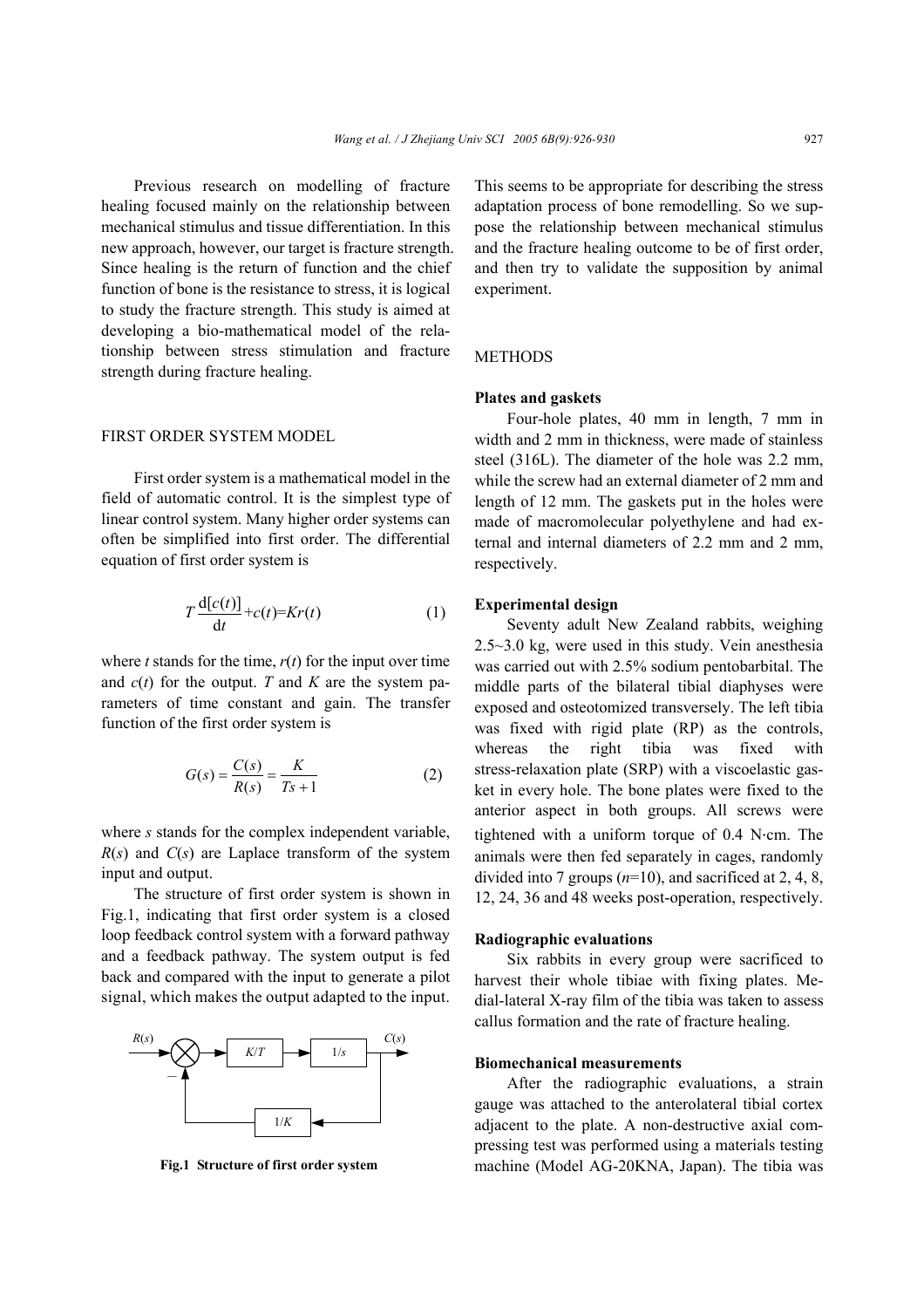quasi-statically loaded at a displacement rate of 0.5 mm/min up to a maximum force of 200 N. The strain value was recorded by a static electric resistance strain gauge (Model YDT-5, China). In addition, the strain values on the corresponding parts of 6 normal tibiae were measured. The stress-shielding rate was calculated by following formulas.

$$
\sigma = E\varepsilon \tag{3}
$$

$$
p = (1 - \frac{\sigma_{\text{experimental}}}{\sigma_{\text{normal}}}) \times 100\%
$$
 (4)

where  $\sigma$  stands for stress, *E* for elastic modulus,  $\varepsilon$  for strain and *p* for the stress shielding rate. As stress of the fractured site is what we are concerned about, we define stress stimulation *q* as the percentage of stress of the healing bone to that of intact bone.

$$
q = 1 - p = \frac{\sigma_{\text{experimental}}}{\sigma_{\text{normal}}} \times 100\% \tag{5}
$$

After the stress shielding rate testing, the plates were removed. A three-point bending test was performed in the materials testing machine. The loading point was situated on the tibial cortex opposite to the plate and at the midpoint of the two middle pin holes. The distance between the 2 supporting points on the plate side was 50 mm. The tibiae were quasi-statically loaded at a displacement rate of 3 mm/min. The ultimate bending moment of the united fracture was recorded. The same test was performed on 6 intact tibiae as controls. The fracture strength *b* was defined as the percentage of the ultimate bending strength of the healing bone to that of intact bone.

$$
b = \frac{M_{\text{experimental}}}{M_{\text{normal}}} \times 100\%
$$
 (6)

where *M* stands for the ultimate bending moment.

#### **RESULTS**

X-ray findings were previously reported by Zhang *et al*.(2000). The aim of this study was to model the influence of mechanical stimulus on fracture healing, so we listed only the experimental data of the biomechanical measurements, shown in Table 1.

## MODEL VALIDATION

As the experimental animals were lying down most of the time during the first week post-operation, their activities increased gradually. After two weeks, their activities were almost normal. Therefore, we took stress stimulation as a series of lines starting from the first week and connected each of the experimental data points into the dashed line shown in Fig.2. The data fitting was carried out using a non-linear least square curve fitting program (MATLAB). The initial values of time constant *T* and gain *K* were randomly selected, and the fitting error was calculated. Then the system parameters were modified iteratively to decrease the fitting error. The final fitting curve and estimates *T* and *K* are shown in Fig.2.

As shown in Fig.2, the fitting curve can approximate the experimental data on fracture strength very well, both for the SRP group and the RP group. Therefore, we accepted the hypothesis that first order system model is appropriate for describing the relationship between stress stimulation and fracture strength during the fracture healing process.

**Table 1 Experimental data on stress stimulation and fracture strength (mean±mean square deviation)%** 

| $t$ (week) | SRP group $(\% )$ |                  | $RP$ group $(\% )$ |                  |
|------------|-------------------|------------------|--------------------|------------------|
|            |                   | h                |                    | n                |
|            | $31.3 \pm 5.2$    | $16.70 \pm 1.23$ | $29.2 \pm 4.3$     | $16.38 \pm 1.73$ |
| 4          | $35.4\pm4.8$      | $45.24 \pm 4.42$ | $31.9\pm4.6$       | $41.24 \pm 5.71$ |
| 8          | $45.1 \pm 3.7$    | $58.90 \pm 7.50$ | $32.7 \pm 3.8$     | $47.39 \pm 4.80$ |
| 12         | $54.1 \pm 4.8$    | 78.69±6.77       | $31.6 \pm 5.0$     | $64.46\pm7.19$   |
| 24         | $68.2 \pm 3.2$    | $88.38 \pm 9.36$ | $33.5 \pm 4.8$     | $60.00 \pm 8.25$ |
| 36         | $71.7 \pm 2.9$    | $89.48\pm 6.71$  | $34.3 \pm 3.3$     | $58.23 \pm 5.91$ |
| 48         | $72.8 \pm 1.7$    | $93.63 \pm 5.24$ | $34.7 \pm 3.0$     | $57.95\pm4.63$   |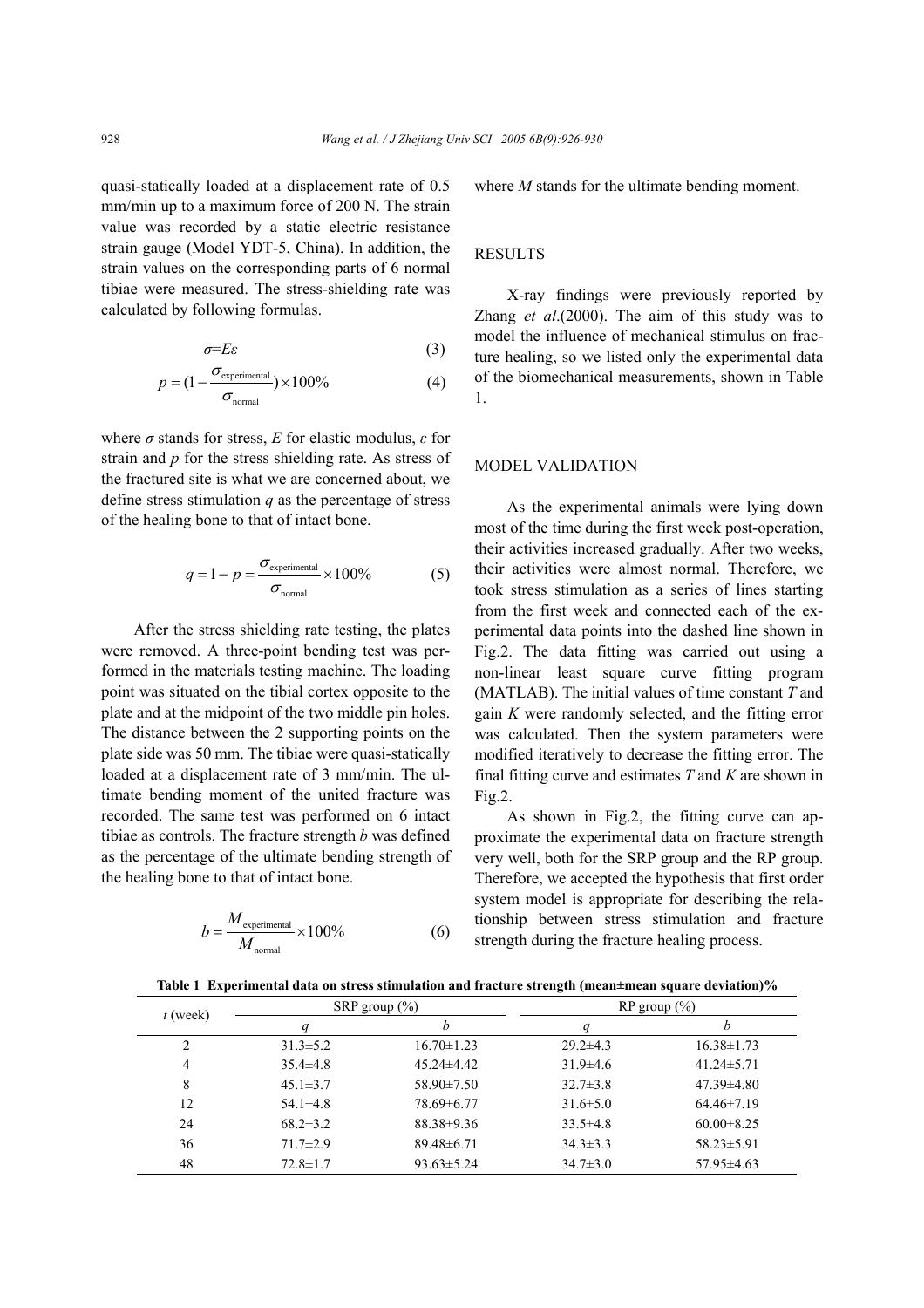

**Fig.2** Data fitting and parameters estimation (a) SRP group  $T=0.4$ ,  $K=1.3$ ; (b) RP group  $T=1.4$ ,  $K=1.7$ The dashed and real lines are the system input  $(q)$  and output  $(b)$  respectively, and "\*" stands for the experimental data

#### DISCUSSION

To develop this simulation of the fracture healing process, several simplifications were necessary. First, we assumed the difference in fracture healing outcome of the two groups was caused mainly by the mechanical factor, i.e., stress stimulation of the fracture site. For this purpose, the SRP and RP used in the experiment were made with the same dimensions, but different mechanical nature. The experiment was performed with uniform surgical procedure and the animals were treated equally to eliminate the influence of other factors. We assumed anthropometric differences had little effect on the model. To justify this simplification, we took the ratios of stress stimulation and fracture strength of the healing bone to that of intact bone as the system input and output. Despite these two assumptions, the model successfully reproduced the biomechanical feature of the healing bone, i.e. it correctly simulated fracture strength with the input of stress stimulation over time.

According to Wolff's law, when bone is subjected to stress higher than physiological level, it responds with osteogenesis, whereas abnormally low stress led to bone absorption. Wolff's law may be extended to the fracture healing process. As shown in Fig.2, fracture strength of both groups increased rapidly in the first 8 weeks. Then because of the consistent low stress stimulation, the fracture strength remained almost unchanged in the RP group. While in the SRP group, the healing process continued as the stress stimulation increased, with the final value being considerably higher than or 93.63% to 57.95% that of the RP group. The model indicated that fracture strength is the result of biofeedback of stress adaptability.

Fracture strength provides a measure of the rate of healing and an objective definition of union. The relationship between stress stimulation and fracture strength must be known to guide patients' functional exercise. The fitting curve suggests that the effect of mechanical stimulus occurs mainly after 8 weeks. More stress stimulation is needed in late stages of fracture healing to promote bone remodelling. With this in mind, functional exercises may be arranged to optimize the mechanical environment of the fracture site and to enhance fracture healing.

The first order model provides a simple bio-mathematical expression of the influence of mechanical stimulus on fracture healing. The model is characterized by two system parameters, i.e., the time constant and the gain. Time constant stands for the time delay of the increase of fracture strength in response to mechanical stimulus, and the gain stands for the multiplication factor of fracture strength to stress stimulation. The first order model presents a comprehensive view of the biomechanical feature of fracture healing and potential use for parametric study.

A limitation of the model is that it considers only the influence of mechanical stimulus, and does not include biological factors such as growth factors and vascularisation. As a consequence, prediction cannot be made solely from the mechanical factor. The target of simulation, i.e., the fracture strength, is only the phenomenon of the healing bone's mechanical prop